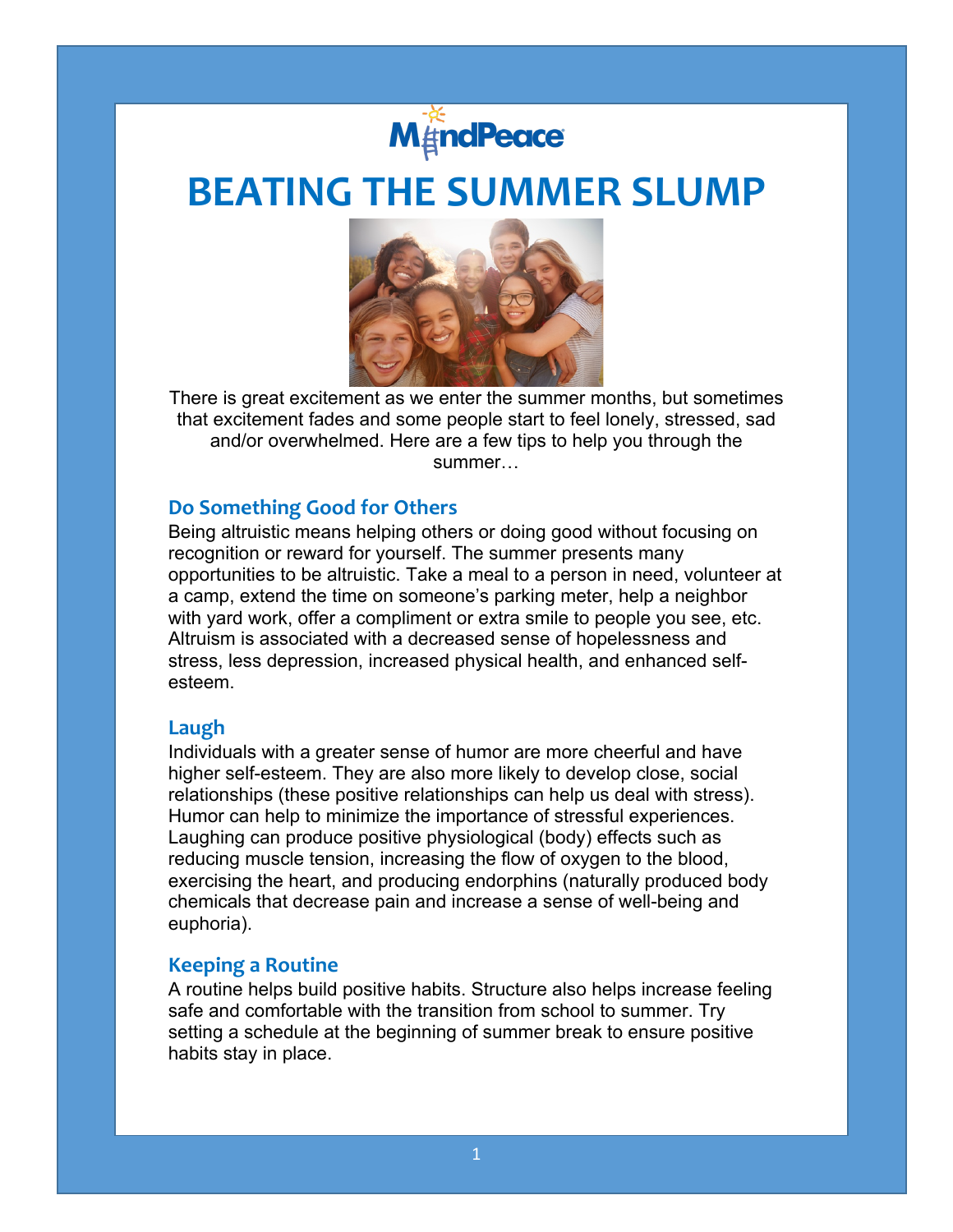## **Exercise**

Exercise is a great stress buster. If you don't want to go to a gym to workout, take a walk, swim, walk the dog for a neighbor (also counts as doing something nice for someone), play music, dance, throw the football with a friend or organize a pickup basketball game. Try to limit screen time and optimize outside time!



## **Sleep**

Sleep allows our bodies to repair and refresh and prepare for the coming day. You should be getting 7-8 hours of sleep each night.

## **Still Feeling Stressed?**

If you continue to feel sad, lonely, overwhelmed and/or stressed, please seek help. Here are some resources:

**1. National Crisis Text Line:** text **741741**

The text line is available 24/7 in the US. You will be given access to a live, trained crisis counselor to help you stay safe and healthy using effective active listening and suggested referrals.

#### **OR**

**Hamilton County's Crisis Line:** call **513-281-CARE (2273)** or text **4HOPE** to **839863.** The emergency phone lines are staffed 24/7 hours a day, seven days a week, offering crisis intervention, information, and referral services.

**2. National Suicide Hotline**: call or text **988** 

When you contact the phone line you are connected to trained counselors that are part of the National Suicide Prevention Lifeline network. These are trained counselors to listen, provide support, and connect you to resources, if necessary.

### **3. Best Point Urgent Care:** call **(513) 527-3040**

For children, teens, and young adults up to the age 21, the urgent care helps those who need immediate social or emotional care not rising to the level of going to the hospital. Open Monday-Friday 3:00pm to 10:00pm.